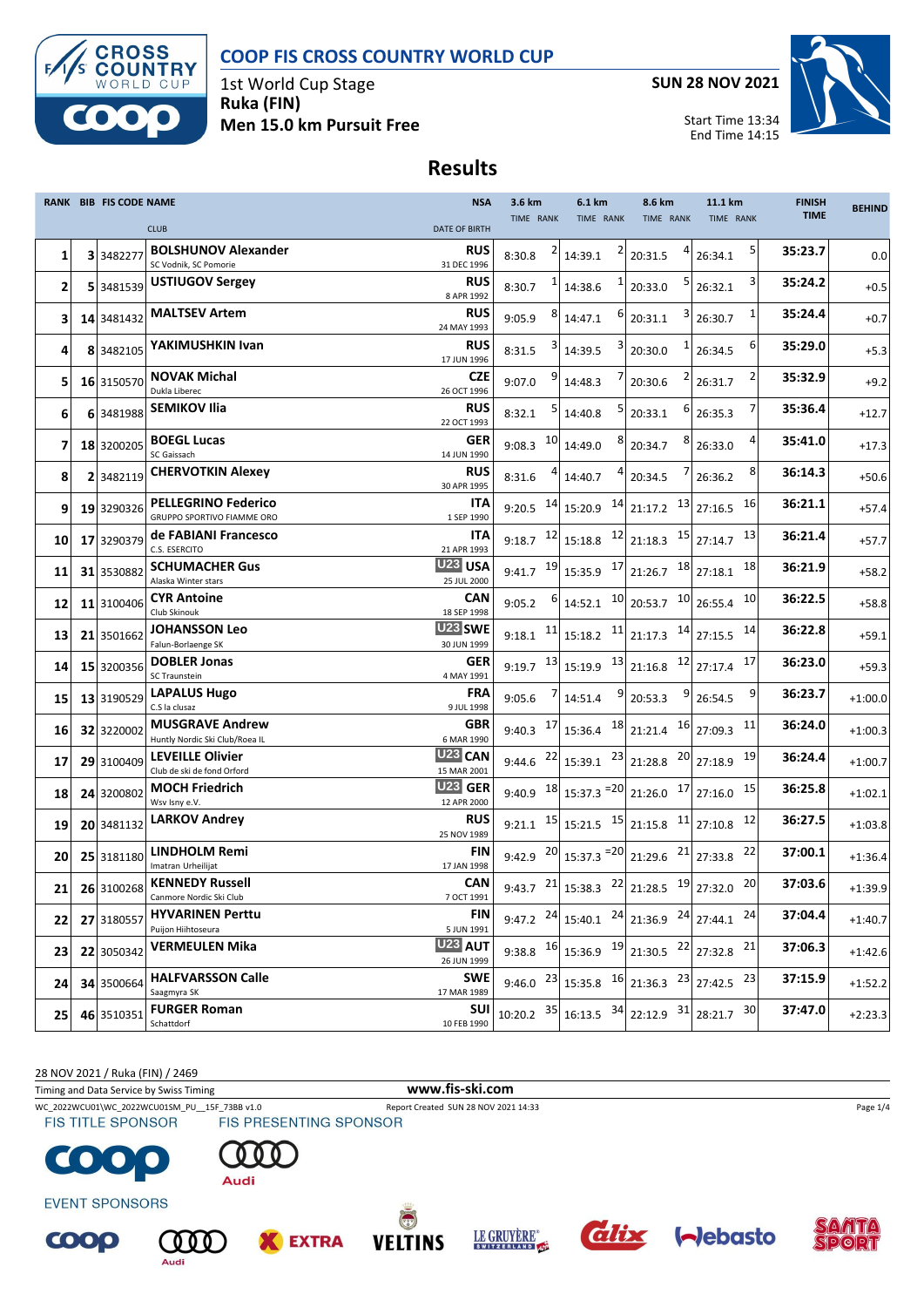



1st World Cup Stage **Ruka (FIN) Men 15.0 km Pursuit Free** **SUN 28 NOV 2021**



Start Time 13:34 End Time 14:15

## **Results**

|    | <b>RANK BIB FIS CODE NAME</b> |                                                                       | <b>NSA</b>                         | 3.6 km                 |    | 6.1 km                    | 8.6 km                                | 11.1 km       | <b>FINISH</b> | <b>BEHIND</b> |
|----|-------------------------------|-----------------------------------------------------------------------|------------------------------------|------------------------|----|---------------------------|---------------------------------------|---------------|---------------|---------------|
|    |                               | <b>CLUB</b>                                                           | <b>DATE OF BIRTH</b>               | TIME RANK              |    | TIME RANK                 | TIME RANK                             | TIME RANK     | <b>TIME</b>   |               |
|    |                               | <b>RUEESCH Jason</b>                                                  | SUI                                |                        | 39 | 40                        | 36                                    | 36            | 37:47.4       |               |
| 26 | 51 3510479                    | Davos                                                                 | 16 MAY 1994                        | 10:34.2                |    | 16:34.2                   | 22:36.2                               | 28:38.7       |               | $+2:23.7$     |
| 27 | 38 3200676                    | <b>BRUGGER Janosch</b>                                                | <b>GER</b>                         | 10:09.4                | 31 |                           | 16:14.4 35 22:13.5 33                 | 35<br>28:23.7 | 37:49.3       | $+2:25.6$     |
|    |                               | <b>WSG Schluchsee</b>                                                 | 6 JUN 1997                         |                        |    |                           |                                       |               |               |               |
| 28 | 44 3430249                    | <b>BURY Dominik</b><br>AZS AWF Katowice                               | <b>POL</b><br>29 NOV 1996          | 10:10.4                | 32 | 16:10.4                   | $27$ 22:09.7<br>25                    | 26<br>28:19.8 | 37:49.8       | $+2:26.1$     |
|    |                               | <b>BAUMANN Jonas</b>                                                  | <b>SUI</b>                         |                        |    |                           |                                       | 27            | 37:50.5       |               |
| 29 | 39 3510342                    | Tambo Spluegen                                                        | 27 MAR 1990                        | 10:07.0 27             |    |                           | $16:12.8$ $32 \mid 22:12.0$ $30 \mid$ | 28:20.1       |               | $+2:26.8$     |
| 30 | 40 3200376                    | <b>NOTZ Florian</b>                                                   | <b>GER</b>                         | 10:11.3                | 33 | $16:12.3$ $30$ 22:11.0    | 26                                    | 28<br>28:20.7 | 37:51.5       | $+2:27.8$     |
|    |                               | SZ Roemerstein                                                        | 24 APR 1992                        |                        |    |                           |                                       |               |               |               |
| 31 | 37 3190302                    | <b>PARISSE Clement</b><br>MegEve                                      | FRA<br>6 JUL 1993                  | 10:07.9                | 28 | 16:10.1                   | 27<br>$26$ 22:11.2                    | 29<br>28:20.9 | 37:52.4       | $+2:28.7$     |
|    |                               | <b>YOUNG Andrew</b>                                                   | GBR                                |                        |    |                           |                                       | 34            | 37:52.8       |               |
| 32 | 30 3220016                    | Huntly Nordic Ski Club                                                | 21 FEB 1992                        | $9:47.6$ <sup>25</sup> |    |                           | 15:46.8 25 22:15.8 35                 | 28:23.5       |               | $+2:29.1$     |
| 33 | 36 3200241                    | <b>BING Thomas</b>                                                    | <b>GER</b>                         | 10:08.4                | 29 |                           | $16:11.6$ $^{29}$ 22:11.7 $^{=28}$    | 32<br>28:22.5 | 37:53.2       | $+2:29.5$     |
|    |                               | Rhoener WSV Dermbach                                                  | 3 APR 1990                         |                        |    |                           |                                       |               |               |               |
| 34 | 35 3501577                    | <b>ANDERSSON Fredrik</b>                                              | <b>SWE</b>                         | 10:09.0                | 30 | $16:12.6$ $31$ 22:13.3    | 32                                    | 31<br>28:22.4 | 37:53.5       | $+2:29.8$     |
|    |                               | Piteaa Elit SK<br><b>LEPISTO Lauri</b>                                | 12 NOV 1998<br>FIN                 |                        |    |                           |                                       | 33            | 37:54.3       |               |
| 35 | 33 3180984                    | Jamin Janne                                                           | 19 SEP 1996                        | 9:53.9                 | 26 | $16:11.0$ $^{28}$ 22:13.9 | 34                                    | 28:23.3       |               | $+2:30.6$     |
| 36 | 55 3300494                    | <b>BABA Naoto</b>                                                     | JPN                                | 10:37.0                | 41 | 16:31.3                   | 37 22:37.8<br>37                      | 38<br>28:39.1 | 37:57.8       | $+2:34.1$     |
|    |                               | Nakano Construction Ski Club                                          | 20 JUL 1996                        |                        |    |                           |                                       |               |               |               |
| 37 | 49 3530496                    | <b>NORRIS David</b>                                                   | USA                                | 10:20.7                | 36 |                           | $16:13.4$ $33 \vert 22:11.7 = 28$     | 25<br>28:18.8 | 37:58.8       | $+2:35.1$     |
|    |                               | Alaska Pacific University Nordic Ski Center<br><b>PRALONG Candide</b> | 12 DEC 1990<br>SUI                 |                        |    |                           |                                       | 41            | **38:03.5     |               |
| 38 | 57 3510361                    | Val Ferret                                                            | 24 SEP 1990                        | 10:38.7                | 44 | 16:37.3                   | $43$ 22:42.2<br>41                    | 28:44.4       |               | $+2:39.8$     |
| 39 | 50 3501555                    | <b>ROSJOE Eric</b>                                                    | <b>SWE</b>                         | 10:37.5                | 42 | $16:33.7$ $39$ 22:37.9    | 38                                    | 37<br>28:39.0 | 38:07.1       | $+2:43.4$     |
|    |                               | IFK Mora SK                                                           | 11 OCT 1998                        |                        |    |                           |                                       |               |               |               |
| 40 | 53 3530998                    | <b>McMULLEN Zanden</b><br>Alaska Pacific University Nordic Ski Center | U <sub>23</sub> USA<br>31 MAY 2001 | 10:35.4                | 40 | 16:34.6 41                | 40<br>22:40.1                         | 39<br>28:40.4 | 38:09.7       | $+2:46.0$     |
|    |                               | <b>BERGLUND Gustaf</b>                                                | <b>SWE</b>                         |                        | 45 | 38                        | 39                                    | 40            | 38:27.5       |               |
| 41 | 45 3501587                    | IFK Mora SK                                                           | 4 MAY 1998                         | 10:39.3                |    | 16:32.2                   | 22:38.6                               | 28:43.4       |               | $+3:03.8$     |
| 42 | 43 3180838                    | <b>AHONEN Ville</b>                                                   | FIN                                | 10:28.5                | 38 | $16:36.3$ $42$ 22:46.9    | 42                                    | 43<br>29:06.1 | 38:28.5       | $+3:04.8$     |
|    |                               | Imatran Urheilijat                                                    | 14 OCT 1994                        |                        |    |                           |                                       |               |               |               |
| 43 | 47 3181273                    | <b>RUUSKANEN Arsi</b><br>Kuusamon Era-Veikot                          | <b>U23</b><br><b>FIN</b>           | 10:38.5                | 43 | 16:40.2 44 22:55.9        | 44                                    | 42<br>29:03.7 | 38:37.0       | $+3:13.3$     |
|    |                               | <b>STAHLBERG Alexander</b>                                            | 21 SEP 1999<br>U23<br><b>FIN</b>   |                        |    |                           | 46                                    | 46            | 38:53.2       |               |
| 44 | 48 3181489                    | Norrvalla Ski team                                                    | 4 APR 2002                         | 10:41.4 46             |    | 16:55.6 47                | 23:05.1                               | 29:21.0       |               | $+3:29.5$     |
| 45 | 63 3530860                    | <b>WONDERS Hunter</b>                                                 | USA                                | 11:04.9                | 50 | 17:03.0 48                | 48<br>23:10.3                         | 45<br>29:19.9 | **38:56.7     | $+3:33.0$     |
|    |                               | Alaska Pacific University Nordic Ski Center                           | 7 AUG 1998                         |                        |    |                           |                                       |               |               |               |
| 46 | 68 3482631                    | <b>KAZARINOV Egor</b>                                                 | BLR<br>26 JAN 1997                 |                        |    |                           |                                       |               | **39:00.1     | $+3:36.4$     |
|    |                               | <b>VENTURA Paolo</b>                                                  | ITA                                |                        |    |                           |                                       |               | **39:02.1     |               |
| 47 | 66 3290504                    | C.S. ESERCITO                                                         | 1 APR 1996                         | 11:15.3                | 54 | $17:13.6$ $51$ 23:22.0    | 49                                    | 50<br>29:29.2 |               | $+3:38.4$     |
| 48 | 54 3150637                    | <b>PECHOUSEK Jan</b>                                                  | <b>CZE</b>                         | 10:49.5                | 47 | 46<br>16:54.0             | 45<br>22:59.1                         | 48<br>29:25.1 | 39:04.2       | $+3:40.5$     |
|    |                               | Fenix Ski team jesenik                                                | 4 APR 1997                         |                        |    |                           |                                       |               |               |               |
| 49 | 41 3300373                    | MIYAZAWA Hiroyuki                                                     | JPN                                | 10:24.1                | 37 | 45<br>16:43.5             | 23:06.0 47                            | 47<br>29:23.1 | 39:08.3       | $+3:44.6$     |
|    |                               | JR East Ski Team<br><b>BESSMERTNYKH Alexander</b>                     | 12 OCT 1991<br><b>RUS</b>          |                        |    |                           |                                       |               | 39:16.8       |               |
| 50 | 28 3480695                    |                                                                       | 15 SEP 1986                        | 10:13.5                | 34 | 16:30.5 36                | 43<br>22:47.8                         | 44<br>29:07.2 |               | $+3:53.1$     |

28 NOV 2021 / Ruka (FIN) / 2469

Timing and Data Service by Swiss Timing **www.fis-ski.com**



WC\_2022WCU01\WC\_2022WCU01SM\_PU\_\_15F\_73BB v1.0 Report Created SUN 28 NOV 2021 14:33 Page 2/4<br>
FIS TITLE SPONSOR FIS PRESENTING SPONSOR







**EXTRA** 



**EVENT SPONSORS** 







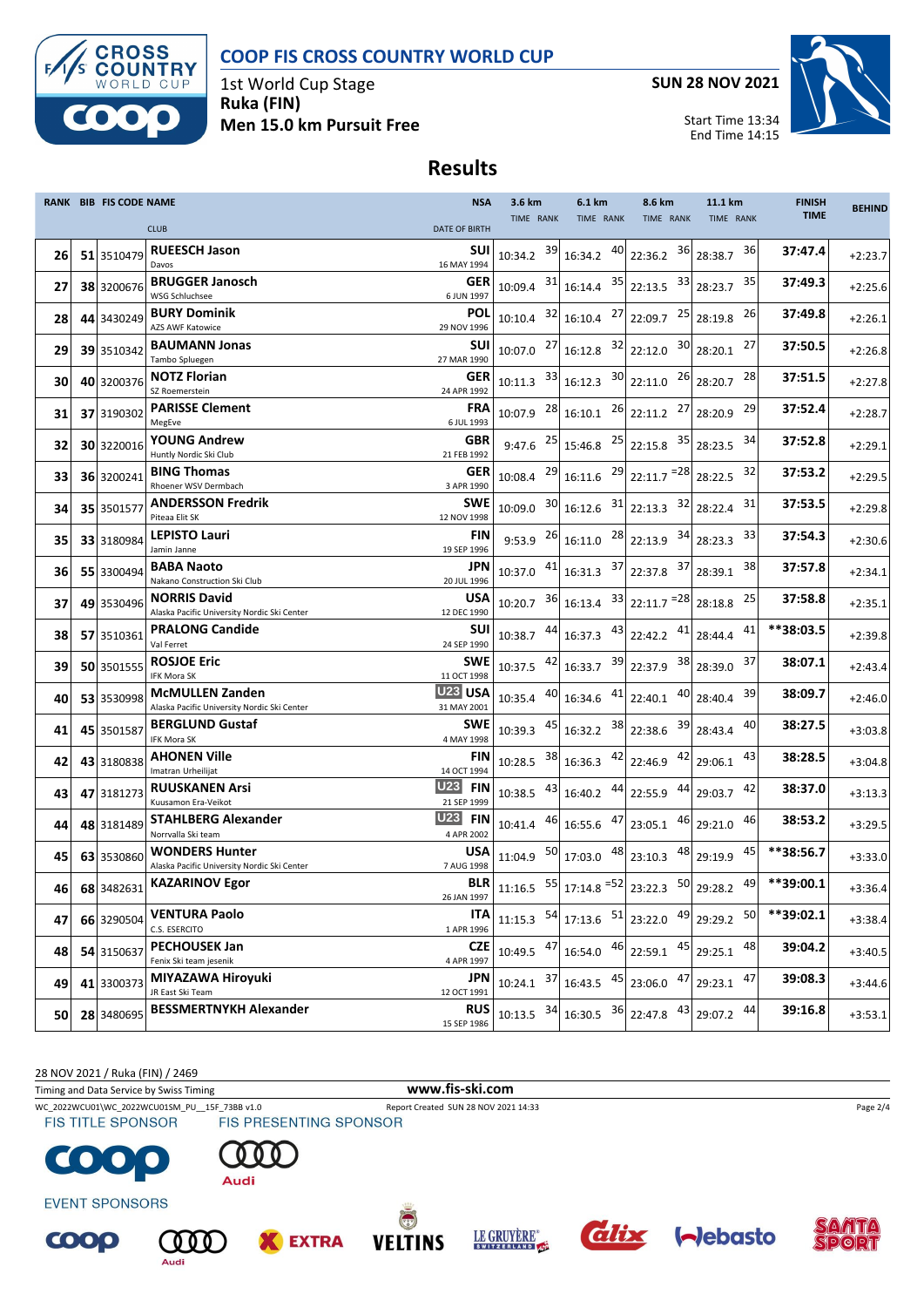



1st World Cup Stage **Ruka (FIN) Men 15.0 km Pursuit Free** **SUN 28 NOV 2021**



Start Time 13:34 End Time 14:15

# **Results**

|    | <b>RANK BIB FIS CODE NAME</b> |                                                          | <b>NSA</b>                         | 3.6 km       |    | 6.1 km                                                                                                  | 8.6 km                     | 11.1 km   |    | <b>FINISH</b> | <b>BEHIND</b> |
|----|-------------------------------|----------------------------------------------------------|------------------------------------|--------------|----|---------------------------------------------------------------------------------------------------------|----------------------------|-----------|----|---------------|---------------|
|    |                               | <b>CLUB</b>                                              | <b>DATE OF BIRTH</b>               | TIME RANK    |    | TIME RANK                                                                                               | TIME RANK                  | TIME RANK |    | <b>TIME</b>   |               |
| 51 | 71 3250038                    | <b>EINARSSON Snorri Eythor</b><br>Ullur                  | <b>ISL</b><br>21 FEB 1986          | 11:27.5 58   |    | 17:31.7 56 23:41.3 53                                                                                   |                            | 30:00.8   | 52 | **39:38.8     | $+4:15.1$     |
| 52 | 72 3300458                    | TANAKA Masato<br>Waseda University                       | <b>JPN</b><br>25 APR 1995          | $11:32.7$ 59 |    | $17:35.8$ $57$ $23:46.0$ $=56$ 30:00.2                                                                  |                            |           | 51 | **39:46.5     | $+4:22.8$     |
| 53 | 73 3150509                    | <b>KNOP Petr</b><br>Dukla Liberec                        | <b>CZE</b><br>12 MAY 1994          | 11:33.8      |    | $60$ 17:39.2                                                                                            | 58 23:44.2 55              | 30:05.8   | 54 | **39:54.0     | $+4:30.3$     |
| 54 | 61 3390240                    | <b>HIMMA Martin</b><br>Karupesa Team                     | U23 EST<br>30 AUG 1999             |              |    | $11:08.1$ $51$ $17:14.8$ $52$ $23:25.0$ $51$ 30:04.7                                                    |                            |           | 53 | **40:02.5     | $+4:38.8$     |
| 55 | 59 3530902                    | <b>OGDEN Ben</b><br>University of Vermont Ski Team       | U <sub>23</sub> USA<br>13 FEB 2000 |              |    | 11:01.2 $^{49}$ 17:09.9 $^{49}$ 23:40.5 $^{52}$ 30:14.2                                                 |                            |           | 55 | **40:15.9     | $+4:52.2$     |
| 56 | 67 3660055                    | <b>VORANAU Aliaksandr</b>                                | <b>BLR</b><br>15 MAR 1990          |              |    | $11:21.9$ $57$ 17:24.3 $55$ 23:42.7 $54$ 30:14.7                                                        |                            |           | 56 | **40:23.5     | $+4:59.8$     |
| 57 | 60 3180870                    | <b>MAKELA Juuso</b><br>Pohti Skiteam                     | <b>FIN</b><br>21 MAR 1994          |              |    | $11:08.3$ $52 \mid 17:16.6$ $54 \mid 23:46.9$ $58 \mid 30:25.4$                                         |                            |           | 58 | **40:38.1     | $+5:14.4$     |
| 58 | 64 3270010                    | <b>MALONEY WESTGAARD Thomas</b>                          | IRL<br>10 OCT 1995                 |              |    | 11:20.2 $\begin{array}{ c c c c c c c c } \hline 56 & 17:48.2 & 59 & 24:17.3 & 59 \ \hline \end{array}$ |                            | 30:48.7   | 59 | $**40:44.0$   | $+5:20.3$     |
| 59 | 77 3740072                    | <b>MIKAYELYAN Mikayel</b><br>Ashocq Cross-country school | U <sub>23</sub> ARM<br>10 JUL 1999 | 12:17.9      | 63 | 18:36.8                                                                                                 | $61$ <sub>24:55.6</sub> 60 | 31:11.2   | 60 | **40:59.9     | $+5:36.2$     |
| 60 | 58 3530911                    | JAGER Luke<br>Alaska Pacific University Nordic Sk        | <b>U23 USA</b><br>17 JAN 2000      | 10:53.5 48   |    | 17:12.2                                                                                                 | $50$ 23:46.0 $56$ 30:22.7  |           | 57 | **41:01.9     | $+5:38.2$     |
| 61 | 80 3430276                    | <b>HARATYK Mateusz</b><br>Nks Trojwies beskidzka         | <b>POL</b><br>27 MAY 1998          | 12:21.8 64   |    | $18:35.2$ $60$ $25:11.3$ $61$ $31:52.4$                                                                 |                            |           | 61 | **41:52.5     | $+6:28.8$     |
| 62 | 75 3670022                    | <b>VELICHKO Yevgeniy</b>                                 | <b>KAZ</b><br>2 APR 1987           | $12:10.2$ 61 |    | $18:42.7$ $62$ 25:30.8 $62$                                                                             |                            | 32:01.9   | 62 | **42:18.3     | $+6:54.6$     |
| 63 | 76 3670080                    | <b>LYUFT Ivan</b>                                        | <b>KAZ</b><br>30 JUN 1998          | 12:14.0      | 62 | $18:49.8$ $63$ $25:35.6$ $63$ 32:13.3                                                                   |                            |           | 63 | **42:49.0     | $+7:25.3$     |
| 64 | 79 3430257                    | <b>SKOWRON Michal</b><br>KS AZS AWF Katowice             | POL<br>5 SEP 1998                  | 12:41.8 65   |    | 19:21.6 $\begin{array}{ c} 64 \end{array}$ 26:09.7 $\begin{array}{ c} 64 \end{array}$                   |                            | 32:40.6   | 64 | **43:08.4     | $+7:44.7$     |
| 65 | 84 3690030                    | PEREKHODA Ruslan                                         | <b>UKR</b><br>18 JUL 1987          | 13:47.5 67   |    | $20:26.8$ $66$ 27:14.7 $66$ 33:53.9                                                                     |                            |           | 66 | **44:23.5     | $+8:59.8$     |
| 66 | 82 3690074                    | <b>KRASOVSKYI Oleksii</b>                                | <b>UKR</b><br>30 MAR 1994          | 13:07.0      |    | 66 19:44.6                                                                                              | $65$ 26:28.2 $65$          | 33:31.0   | 65 | <b>LAP</b>    |               |
| 67 | 85 3690117                    | <b>DRAHUN Dmytro</b>                                     | <b>UKR</b><br>30 DEC 1997          | 14:25.0 68   |    | 67<br>21:40.6                                                                                           |                            |           |    | LAP           |               |
| 68 | 86 3380050                    | <b>SKENDER Marko</b><br><b>TSK Ravnogorac</b>            | U <sub>23</sub> CRO<br>9 JUL 2001  |              |    | 15:03.0 69 22:14.9 68                                                                                   |                            |           |    | LAP           |               |
|    |                               |                                                          |                                    |              |    |                                                                                                         |                            |           |    |               |               |

| Did Not Finished (DNF)             |                                             |  |
|------------------------------------|---------------------------------------------|--|
| 62 3550147 VIGANTS Raimo<br>Madona | <b>U23 LAT</b><br>11:13.3 53<br>25 FEB 1999 |  |
|                                    |                                             |  |

| Did Not Start (DNS) |                                    |             |  |
|---------------------|------------------------------------|-------------|--|
|                     | 1 3180535 NISKANEN livo            | <b>FIN</b>  |  |
|                     | Puijon Hiihtoseura                 | 12 JAN 1992 |  |
| 4 3422619           | <b>VALNES Erik</b>                 | <b>NOR</b>  |  |
|                     | Bardufoss og Omegn IF              | 19 APR 1996 |  |
|                     | 7 3421320 IVERSEN Emil             | <b>NOR</b>  |  |
|                     | Il Varden Meraaker                 | 12 AUG 1991 |  |
|                     | 9 3422819 KLAEBO Johannes Hoesflot | <b>NOR</b>  |  |
|                     | Byaasen II                         | 22 OCT 1996 |  |

28 NOV 2021 / Ruka (FIN) / 2469

Timing and Data Service by Swiss Timing **www.fis-ski.com**

WC\_2022WCU01\WC\_2022WCU01SM\_PU\_\_15F\_73BB v1.0 Report Created SUN 28 NOV 2021 14:33 Page 3/4<br>
FIS TITLE SPONSOR FIS PRESENTING SPONSOR





**EXTRA**